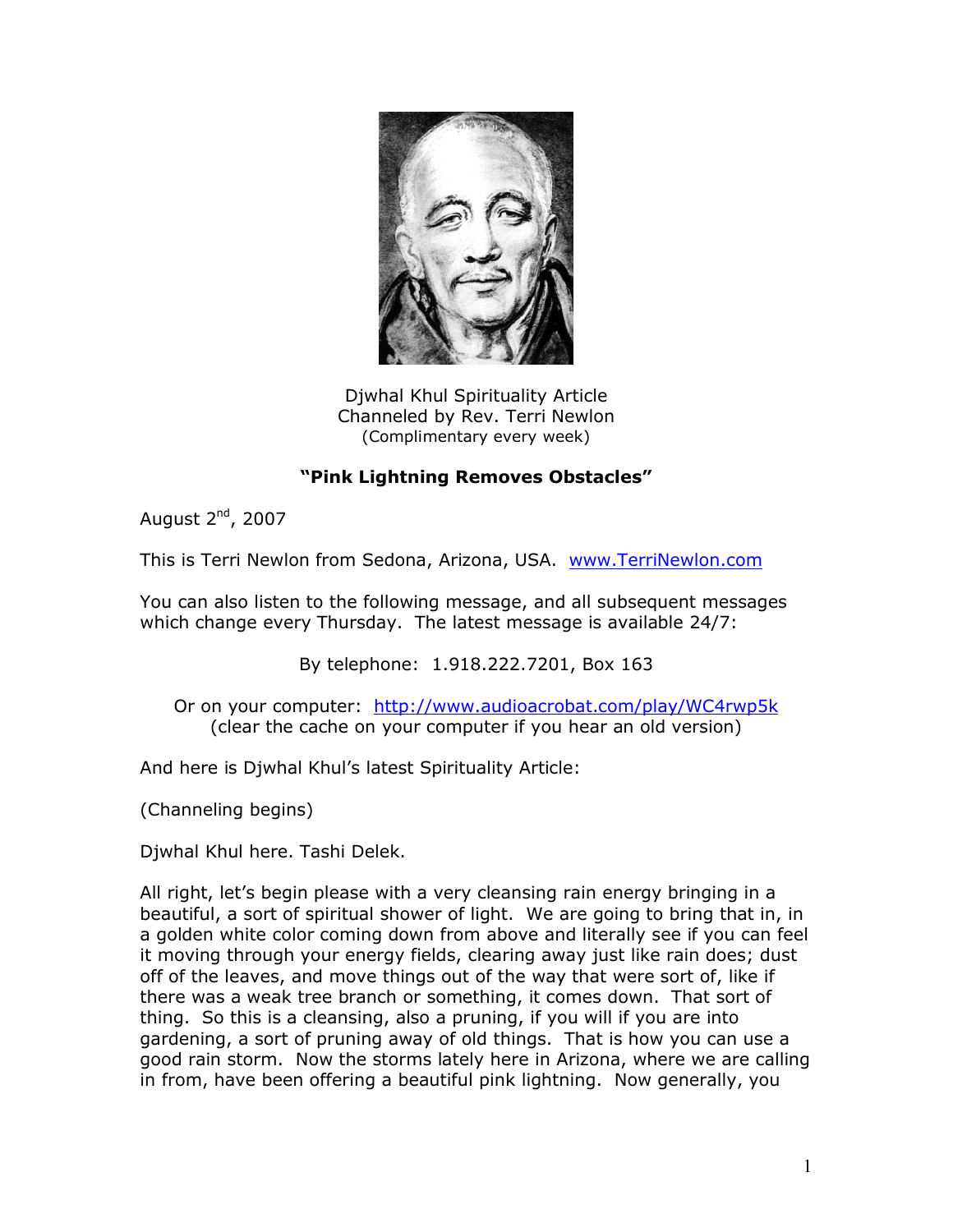see lightning as either white or blue, maybe sometimes, occasionally a golden color, but pink lightning is quite rare.

And I want to talk about the value of that and the value of the thunderbolt as it is sometimes called, in the Tibetan Way of the Dorje, the thunderbolt. When you work with the thunderbolt energy, it is a way of clearing the path. It clears all obstacles out of the way. So a pink thunderbolt is a feminine energy, sort of a Divine Feminine, it also has an Angelic component to it and if you just take a moment to imagine a beautiful bolt of pink lightning and feel the energy that comes with it. It is a very gentle clearing away of obstacles and then exhilaration, a sort of celebration, that's the word I want, a sort of celebration feeling that comes with it. So please use the energy symbolically anytime that you want to.

A nice heavy rainfall clearing away everything and then it also of course delivers the nourishment to the earth to grow new things while it clears away the old things. And then, the pink lightening is again a remover of obstacles and an exhilarating outcome from that.

Now we are in a very interesting time period, the month of August. A lot of changes, a lot of healing that can take place. We are sort of on the tail end of that Leo Saturn influence and also of a Pluto influence. So this is a time in which it would benefit you to "Focus on Your Future", that is our latest teaching on the Wednesday classes. The transcript will be available soon, the recording is available now and there is always the audio that's available. "Focus on Your Future" meaning, be very specific about the stepping stones that you are using to arrive at your own future.

All right. Let's go into another technique here; that is the pink lightning. And we want to see it going through the third eye center. Now of course, not literally lightning but symbolically: a streak of pink, like a straight laser rather than a jagged actual thunderbolt. We want to see pink light going in through the very center of the forehead, not the classic  $3<sup>rd</sup>$  eye center at the brow point which represents the past and then in the very center of your forehead, there is actually a niche in the crania's there, it feels like a Celtic cross shape. You can go up and down and back and forth and that represents the present moment. Then you have another niche at the top of the forehead, just before the hairline… or perhaps where the hairline used to be, and there is again another cradle there, sort of a back and forth cradle, probably more so that a Celtic cross. That particular point of the  $3^{rd}$  eve is the future aspect.

So we want present moment, we want any obstacles affecting the present moment to be cleared with this pink lightning coming in through the exact center of the forehead, going out the back of the head at the base of the skull. You can just imagine that going through or maybe draw a side view of yourself and then take a pink marker, a pink pen or something, and draw through, and angle it so it goes through the exact center of the forehead,